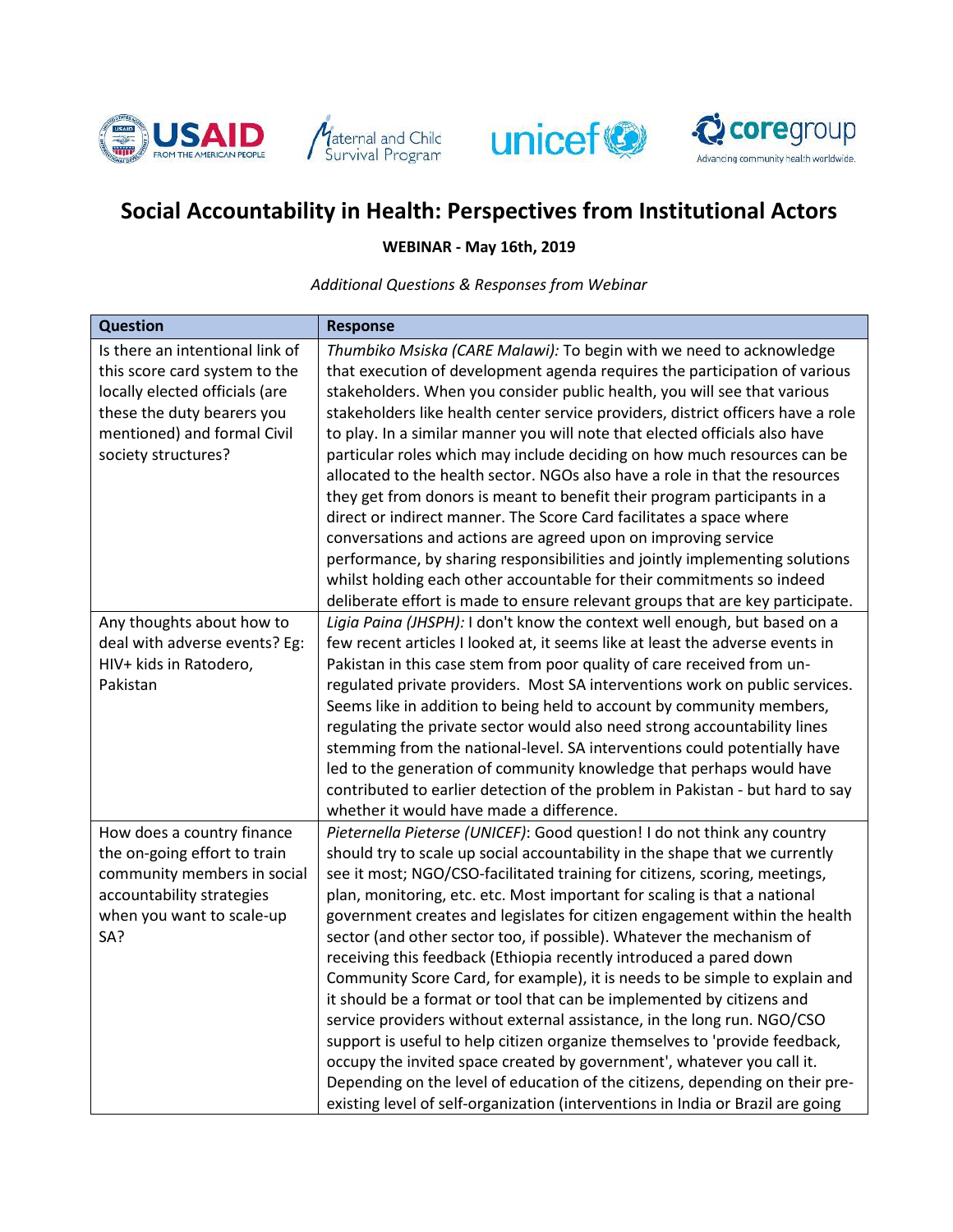|                               | to be easier to implement than Niger), the CSO support should be as light          |
|-------------------------------|------------------------------------------------------------------------------------|
|                               | touch as possible, trying nevertheless to leave behind long-lasting                |
|                               | empowerment and general organizational skills, focused on citizen action in        |
|                               | general, not on the implementation of one particular social accountability         |
|                               | tool.                                                                              |
|                               |                                                                                    |
|                               | Ligia Paina (JHSPH): Agree with Ellen - first - we need to think about scale-up    |
|                               |                                                                                    |
|                               | differently - not just geographical scale, as is typical with other health         |
|                               | interventions. Second - support from civil society would be useful - and in        |
|                               | this case it would not be the government that would fund them. In fact,            |
|                               | some CSOs that provide support to SA long-term refuse external funding in          |
|                               | order to remain independent and neutral broker in this process.                    |
|                               |                                                                                    |
| As we move forward with       | Pieternella Pieterse (UNICEF): This is a very interesting question and I guess     |
| UHC and wanting to embrace    | how well my suggestions work will depend on which country you are trying           |
| civil society networks (esp   | these in. It is really important that the opening for citizen engagement is        |
| community reps) how can we    | created and that there is top-down demand experienced by health facility           |
| actually stimulate and        | management or district health authorities to ensure that regular citizen           |
|                               |                                                                                    |
| support their representation  | engagement happens, and they the citizen's priorities, suggestions, needs          |
| on governance committees      | and concerns are recorded, that plans are made to respond to them (where           |
| making planning and budget    | possible) and that the implementation of these plans are monitored. All of         |
| decisions? Some are looking   | that can be promoted by INGOs, NGOs or donors. For the citizen                     |
| at multi donor trust funds to | engagement side, things are tricky. On the one hand, citizens should be            |
| support CSOs organize         | supported to improve their self-organizing skills, increase their knowledge        |
| themselves better to do this. | about their entitlements and about the standards that a country has set for        |
| Any thoughts on financial     | itself and is aiming to achieve. However, if NGOs or CSOs provide that             |
| support mechanisms could      | support (good!) but also provide payments for citizen to gather and discuss        |
|                               |                                                                                    |
| work to actually get social   | this, or transport allowances to visit the health facilities for the purpose of    |
| accountability work in        | attending the citizen engagement meetings, the unintended consequence is           |
| practice?                     | often that citizens will stop engaging as soon as these funds stop being paid.     |
|                               | While I fully understand that many people simply don't have spare funds to         |
|                               | engage as citizens, and that without such funds citizen feedback will only be      |
|                               | gathered of those who are wealthy enough to afford attending the meetings          |
|                               | - this issue requires a very delicate balancing act to get this right. I have seen |
|                               | some solutions: In locations where governments have mandated citizen               |
|                               | engagement meetings for the purpose of participatory planning (e.g.                |
|                               | Tanzania), the health facility pays a small travel stipend for the Health          |
|                               | Facility Governing Committee members who attend. In Ethiopia, a relatively         |
|                               |                                                                                    |
|                               | new Community Score Card intervention is being institutionalized by MoH            |
|                               | and Health Extension Workers are generally expected to have a role in              |
|                               | gathering the scores from members of the already existing (volunteer)              |
|                               | Women Development Army or Health Development Army. In Ethiopia, there              |
|                               | are no payments to compensate citizens. Both of these cases are good, local        |
|                               | sustainable solutions, and interventions that help for the citizens to be          |
|                               | empowered and self-organized, it is super important that they do not mess          |
|                               | with the system by going around paying per diems for citizen participation.        |
|                               | Your suggestion of having multi-donor trust funds to support the citizen side      |
|                               | may be possible in some countries, but it needs to be oh so careful not to         |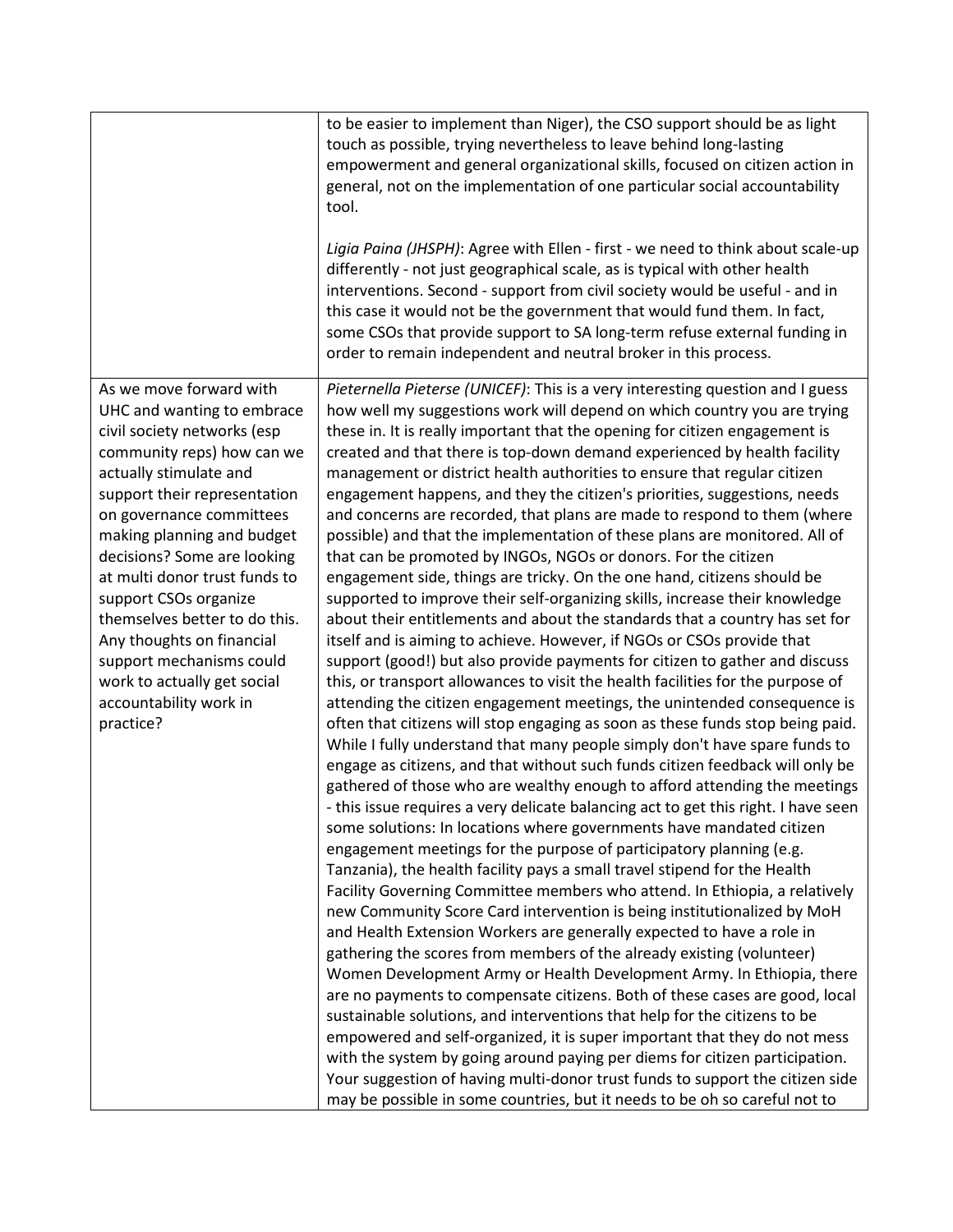|                                                                                                                                                                                                                                                                                                                                                                                                             | destroy the intrinsic motivation of the citizens to take part in their own<br>development by engaging with local health facility planning or feedback<br>mechanisms. The more I see some short-term social accountability project<br>blunder in and out of communities, the more I am inclined to urge NGOs to<br>look carefully at systems that are already in place and see where you can<br>add, support, or reinstate existing state-citizen engagement mechanisms.<br>The greater need is sometimes not in the citizen-frontline service provider<br>responsiveness sphere (sometimes it is!!), but in the accountability chains<br>located 'up stream', i.e. how can a health center find funding or support to<br>fix that toilet, water pump, delivery room, get that additional staff member,<br>etc. |
|-------------------------------------------------------------------------------------------------------------------------------------------------------------------------------------------------------------------------------------------------------------------------------------------------------------------------------------------------------------------------------------------------------------|----------------------------------------------------------------------------------------------------------------------------------------------------------------------------------------------------------------------------------------------------------------------------------------------------------------------------------------------------------------------------------------------------------------------------------------------------------------------------------------------------------------------------------------------------------------------------------------------------------------------------------------------------------------------------------------------------------------------------------------------------------------------------------------------------------------|
| Social accountability can be<br>monitored by an independent<br>body, similarly for<br>Government programs there<br>can be internal mechanism to<br>check its functioning. How<br>can these two mechanisms<br>join without posing threat?                                                                                                                                                                    | Ligia Paina (JHSPH): I think you are asking about oversight over SA - I would<br>say that it depends on the context. Where there is high trust in the<br>government, then they can serve a role to monitor an institutionalized<br>process. If the trust in government is low, or if the government is severely<br>under resourced, the independent body might be a better choice.                                                                                                                                                                                                                                                                                                                                                                                                                             |
| If there were 3 things that<br>you would say that work to<br>get civil society engaged with<br>planning, implementing and<br>monitoring services and being<br>able to hold Governments<br>and partners / donors<br>accountable to the needs of<br>vulnerable populations - what<br>three things would you<br>suggest? This would be very<br>useful for messaging to Global<br>Health Initiatives and donors | Ligia Paina (JHSPH): Top 3 facilitators for getting CSOs to hold govt<br>accountable - keep the SA intervention simple; design and implement with<br>rapid cycles of learning, to allow for iteration (e.g. regular stakeholder<br>debriefings); use community generated knowledge in decision-making and<br>have frequent and rapid debriefs with decision-makers                                                                                                                                                                                                                                                                                                                                                                                                                                             |